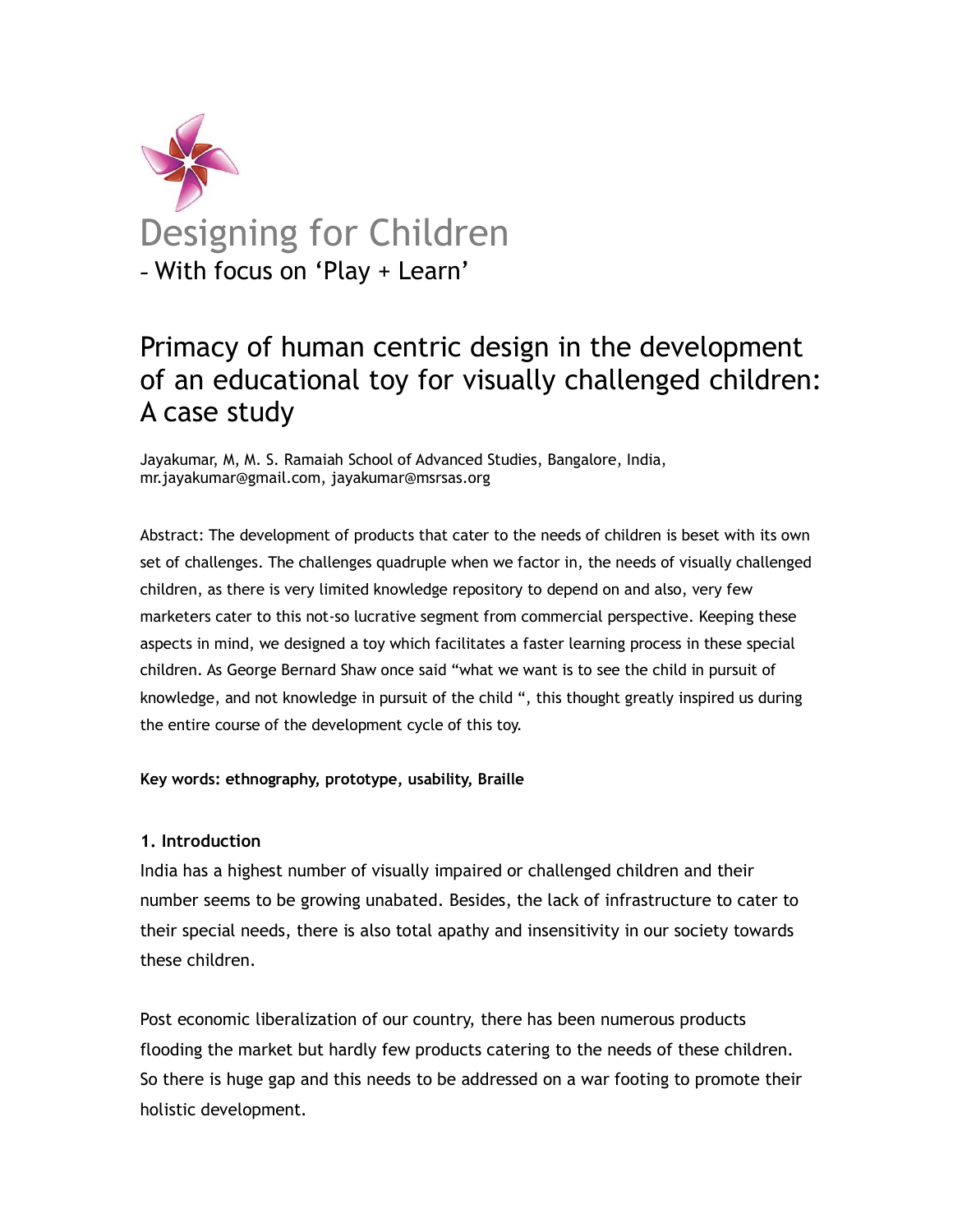Our product (prototype) specifically caters to the educational needs of these children by facilitating and enhancing the learning abilities.

Design research is the pivot around which all the design related activities revolve. It is of utmost importance as it determines the specific needs, aspirations of the user group. A well-formulated design research strategy is critical to the success of a product or service in meeting the customer needs.

Keeping this aspect in view, a group of product design students from M. S. Ramaiah School of Advanced Studies undertook a project relating to the design of an educational toy for differently enabled children.

The project results clearly elucidate the importance of design research, as the user inputs were incorporated at every level of the output process. The user aspirations were translated into reality and the product elicited encouraging response from the user community.



Figure.1 Design Process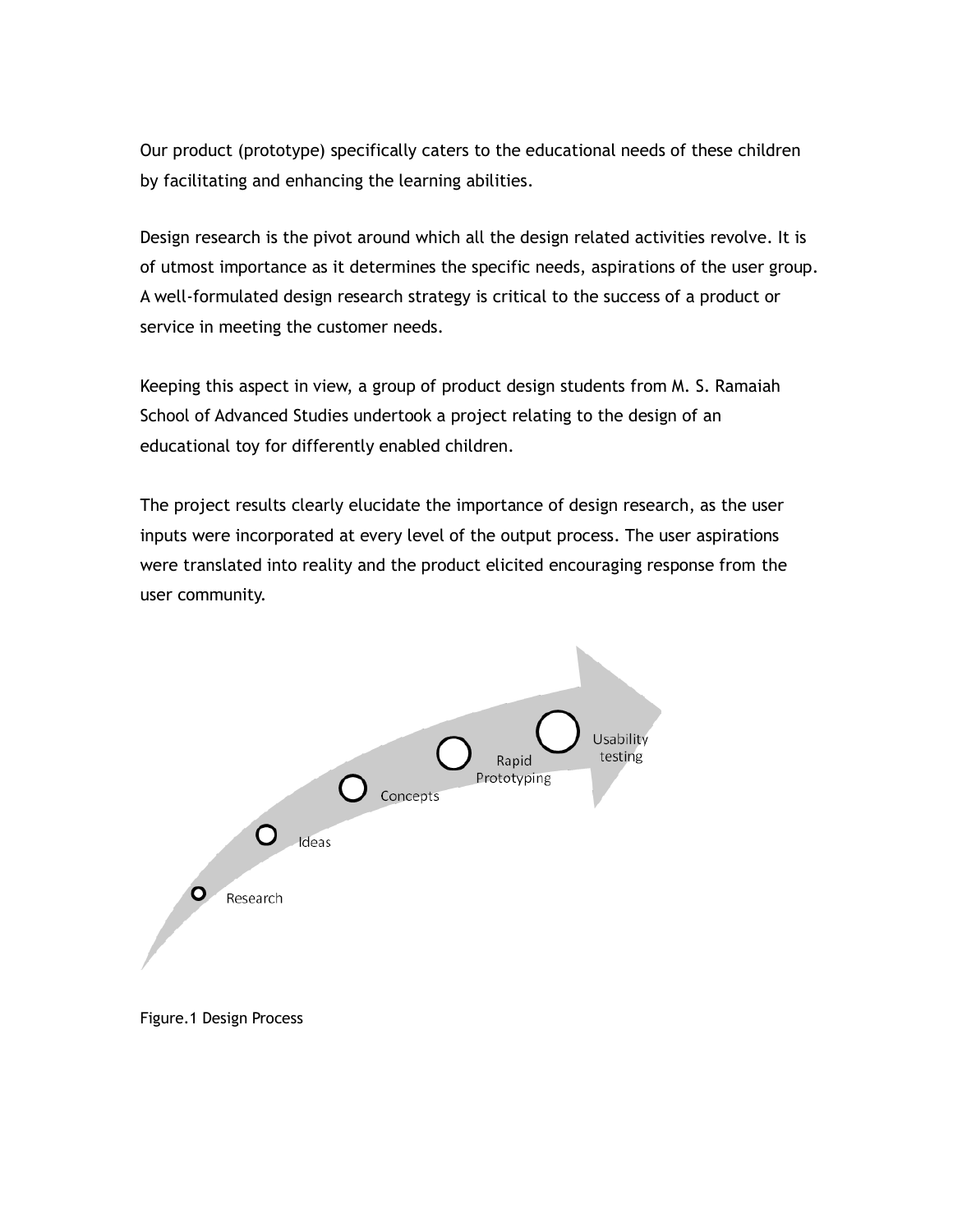## **2. Research**

As the product was to cater to the visually challenged children, it required a paradigm shift in our thinking, mind-set and approach. Therefore, the Research process was rolled –out in two segments to gather all the possible insights.

(i) Secondary research

In this phase all the sources of available information such as books, journals, web search etc was carefully gleaned through. This enabled the research group to gain understanding of the psychology of these children. It also consisted of the review of the toys available in the market catering to their needs.

## (ii) Primary research

The striking feature of the primary research has been the welldocumented observations of the visually challenged children with the help of pictures and videos. The research group visited the various blind schools located in Bangalore to undertake this study.

The specific findings of the study are stated below:

- Learning is primarily through the senses of sound, touch and feel
- Interdependence gives a sense of security, they prefer to be in groups and also love to play in groups
- They like to play outdoor games like cricket and indoor games like chess and carom
- They learn their subjects through Braille books and love to listen or read stories from the Braille books
- Singing, learning and playing musical instruments are their favorite activities and learning subjects like mathematics, science and languages score low in their interest level
- They are disciplined and follow instructions diligently, their thought patterns and actions are well organized
- There is sense of hesitancy in terms of meeting new people, trying out new things etc. However, once accustomed, they readily adjust to the environment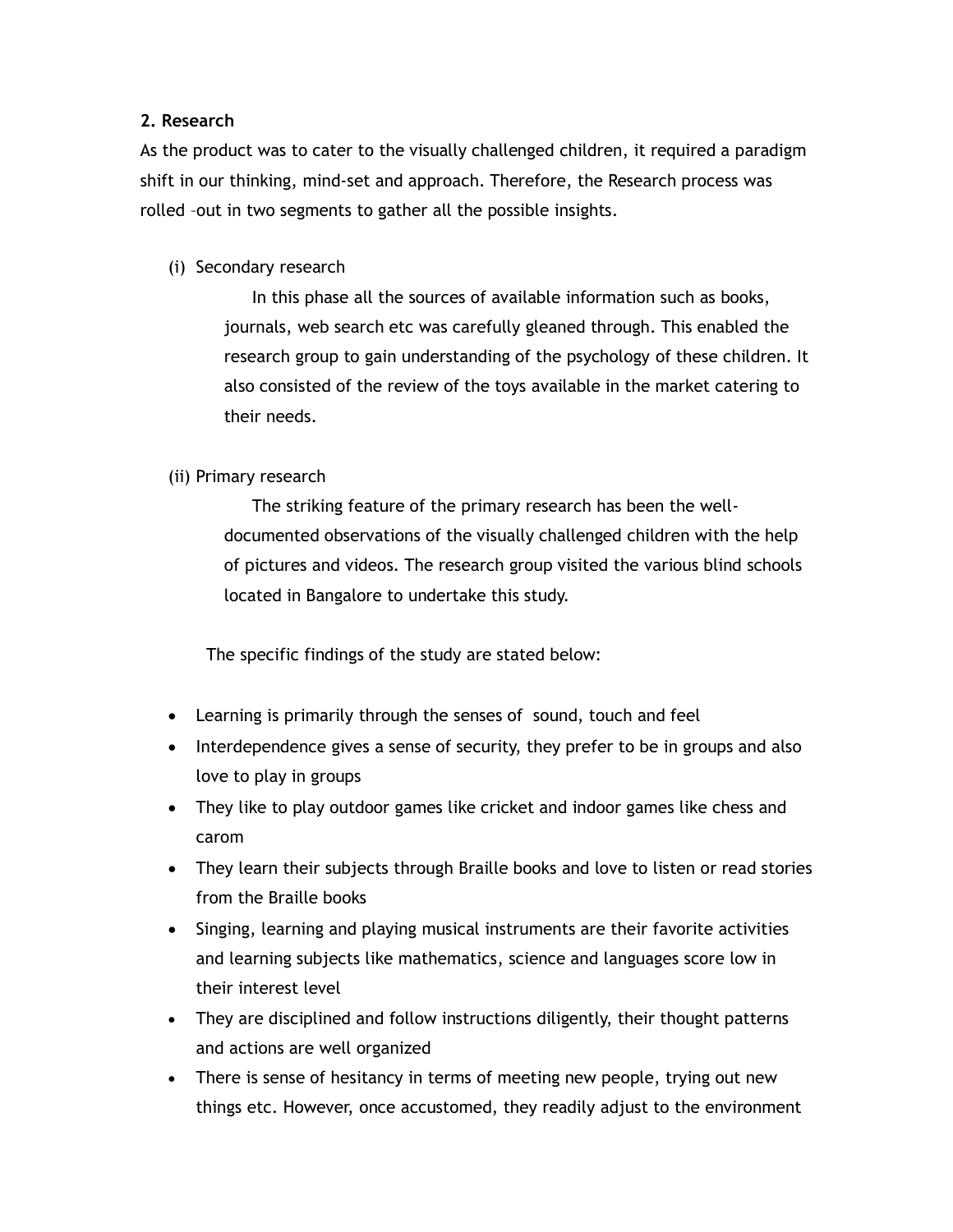- Their movements are slow and are very cautious at every step they take
- Response to sound is quick
- They use toys that normal sighted children tend to like and they like to play in groups
- At school when games are conducted and the results are declared, they exhibit greater happiness in winning the games. The feeling of being a victor or victory motivates them to give their best
- Unlike normal children they posses great sense of touch, and high level of concentration
- They use Braille to write and read, the direction of writing and reading is left to right and right to left respectively
- They display keen interest in activities related to culture and art

The concluding outcome of the research has been the ability of this children to learn faster when the knowledge is imparted through the medium of activities consisting of "games".

This provided the basis for the research group to design a toy which could create interest and enhance the learning abilities of these children.

Certain key parameters were broadly outlined in the design of this toy and these are:

- Safety is the first preference for any product that is used by the children; in case of special children the consideration for safety is manifold
- As the vision is impaired, the usage of the toy need to be simple and uncomplicated
- These children prefer to play in groups and the toy should be able to accommodate more than one child in its usage resulting in a "group" game
- It should be able to generate interest in mundane subjects such as language and mathematics
- Requirement of bright colors, high contrast and light emitting products was felt, as that would be more beneficial to partially blind children
- It needs to enhance their motor skills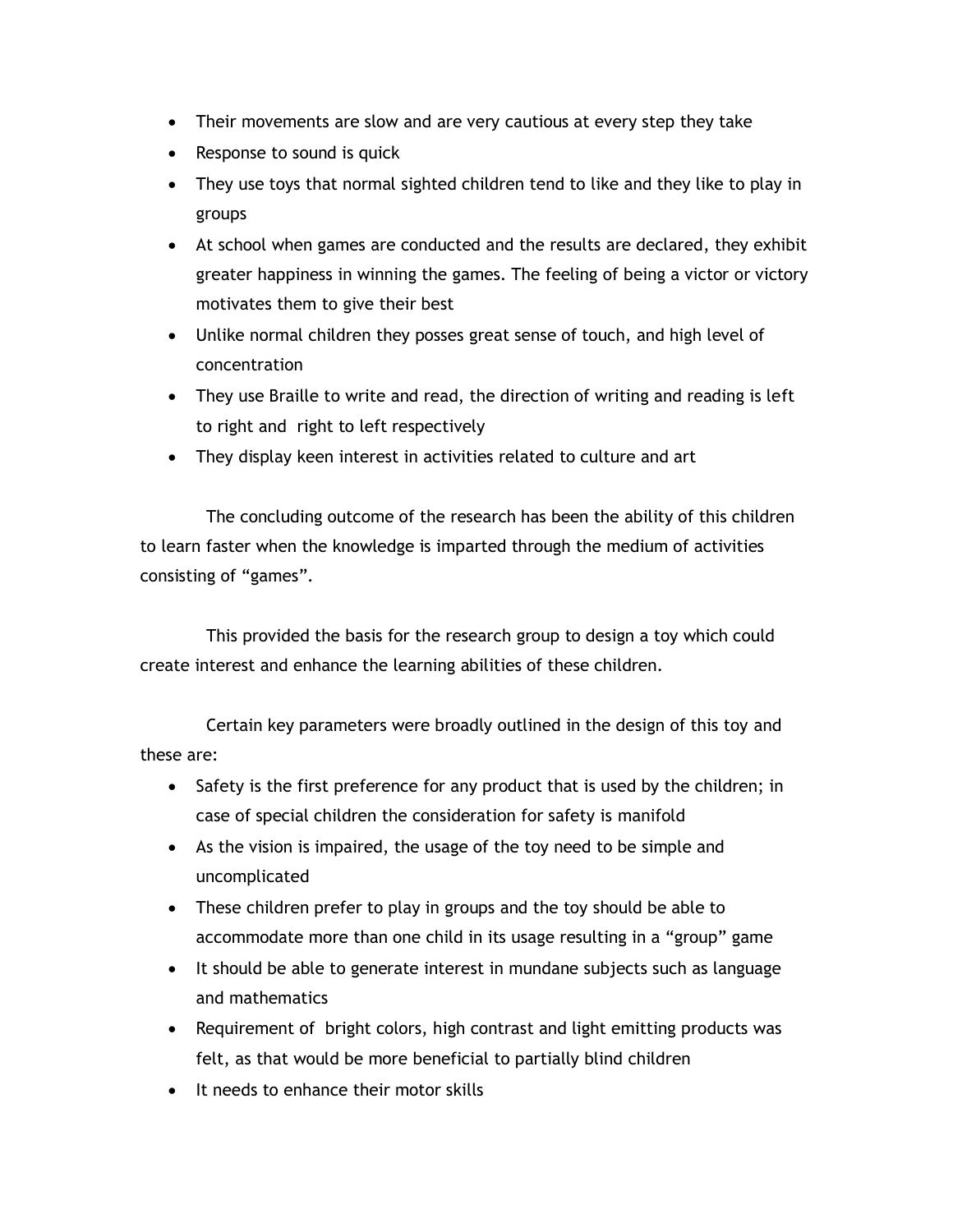- Variety of appealing surfaces and textures arouses the curiosity among the children, this also need to be factored in
- It should stimulate their creative skills
- It should also promote co-operation, concept of sharing, social growth, develop awareness of people, places and things

## **3. Ideation**

The broader parameters were further analyzed to arrive at a basic framework. The guidelines of framework are as under:

- A toy that enhances the vocabulary of the visually impaired children
- A toy that encourages the children to win the game, thus making them to understand new words in English language
- Increase the motor skills of the children that would help them to grasp the alphabets in less time
- A competitive atmosphere that would enable the children to take on challenges and get a sense of appreciation for every game they win
- 'Fun+Learn+Win' is to be the theme for the toy

Subsequently Ideas were generated for a toy that blends fun, learn and win. Multiple concepts were generated and few of those concepts were further refined through the deployment of the CAD models.



Figure.2 Concepts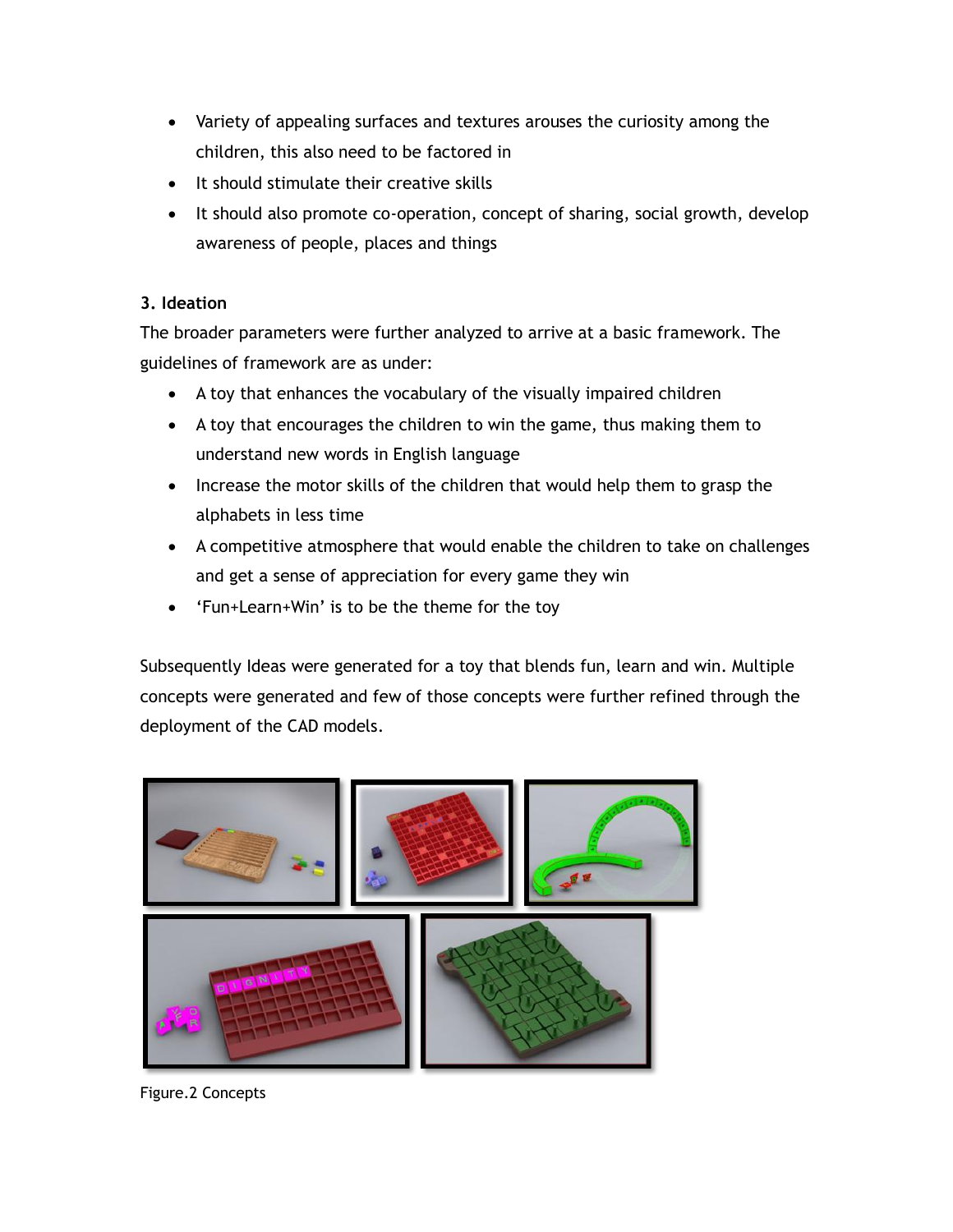The concepts were explained to the users, based on the feedbacks the 'train toy' was selected.



Figure.3 Selected Concept

This is primarily a two-player's game. The minimum letters in a completed "word" should be three and after winning the letters, they need to rearrange the letters in their respective positions to avoid searching for the next time. The formation of letters should be from left to right.

While placing each letter, they should think of forming a word. In the course of forming the word, if one player completes the word, he will challenge the other to form another word using the same dots, without disturbing the position of the letters.

For example if one player forms a word "friend" then the opposite player has to form another word from the existing letters to win, so he keeps the letter 's' and the word becomes 'friends'.

**It is to be noted that the rules of the game expressly prohibit the usage of "plural" words and also the "names" of persons.**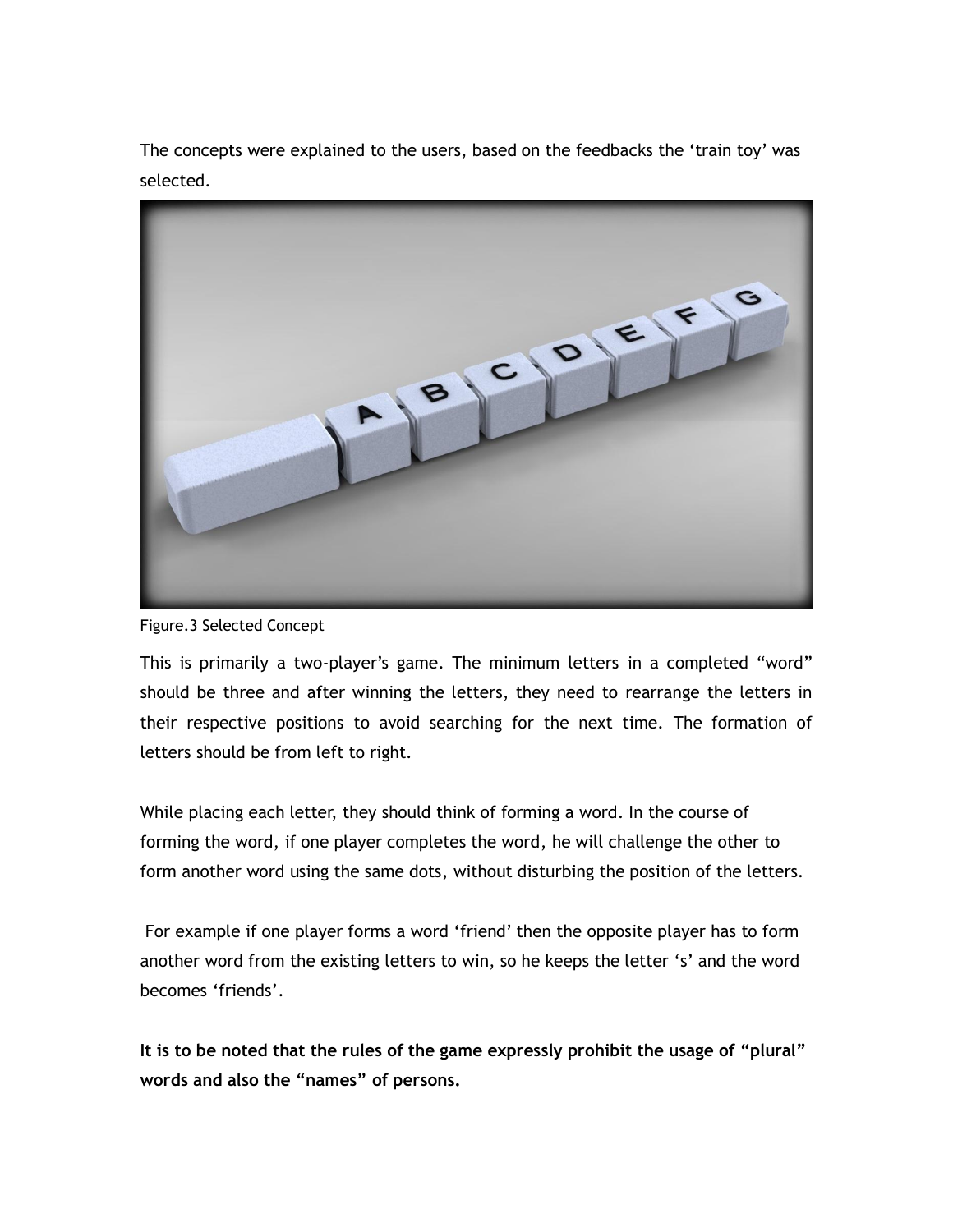However, the second player mentions that the word "friends" is just the part of the word he has in his mind. The process continues and finally the player who wins is the one who completes a meaningful word, in this case it may be "friendship".

Further, if a player completes a word and the other player is not able to form a word from the existing letters, then the winning player will take the cubes attached to the train engine. This process will go on until they finish the game.

The player should have all the letters to form a word; this process will go on until a complete word is formed.

In the letter forming process, a player can quit any time and the letters kept will be taken by the other player. When one player wins, the other player loses few alphabets, after this, the player who has lost the cubes has a challenge to complete words with the limited alphabets. Finally, the winner should be able to take away all the cubes from the opponent and thus gets the engine.

The left side of the cubes is fixed with an iron plate and the right side with a magnet. The underlying principle is that usually children enjoy playing with magnets and for the visually impaired the magnets would help to attract the other cubes with ease.



#### **4. Prototyping and Usability Testing**

Figure.4 Prototype and Usability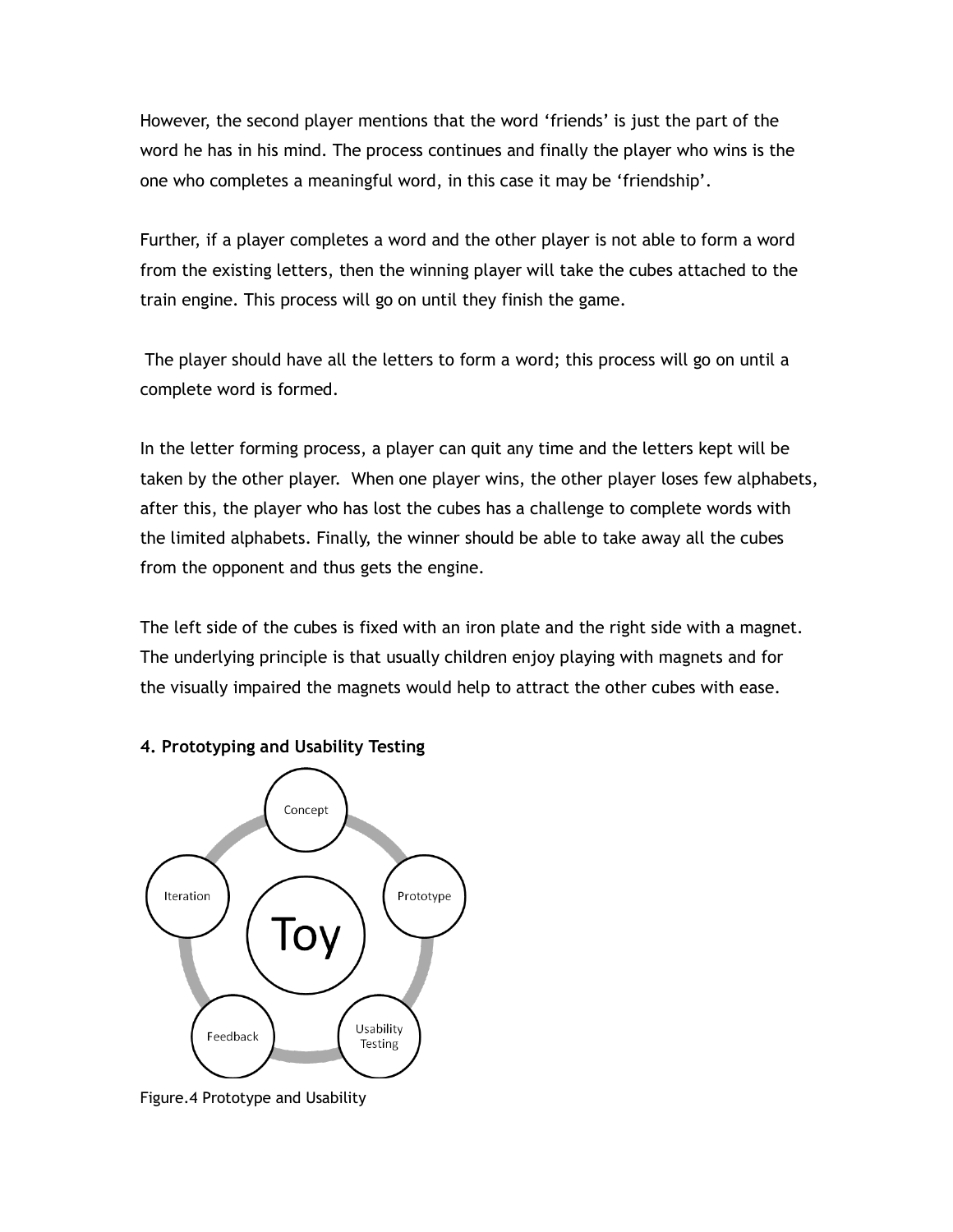The concepts developed through CAD models were put through rigorous tests to evaluate their effectiveness. The prototypes were made available to the users and their inputs greatly helped in ironing out the thorny issues and in enhancing the design of the product.



Figure.5 Thermocol Prototype and Evaluation

The specific inputs that emanated from this exercise are mentioned below:

- Difficulty in playing the game, sitting opposite to each other
- Difficulty in aligning compartments in straight line
- Flexibility in playing as an individual and group
- Distinguishing between each other's alphabet cubes
- In case of blind children the requirement of reference for aligning the cubes was felt
- Letters should be projected only at the top
- Confusion arose on using plurals, names of person and place
- Most importantly the blind children were finding it difficult in locating the right cubes

The second prototype was made using "MDF wood", giving due credence to the elicited feedback. The alphabets were made using Braille. It was determined that the visually impaired students would find it difficult in reaching for the right cube and thus decided to provide a fixture. The fixture has reference blocks which are fixed and next to it are the cubes with a metal on the bottom and magnets on the sides. The magnets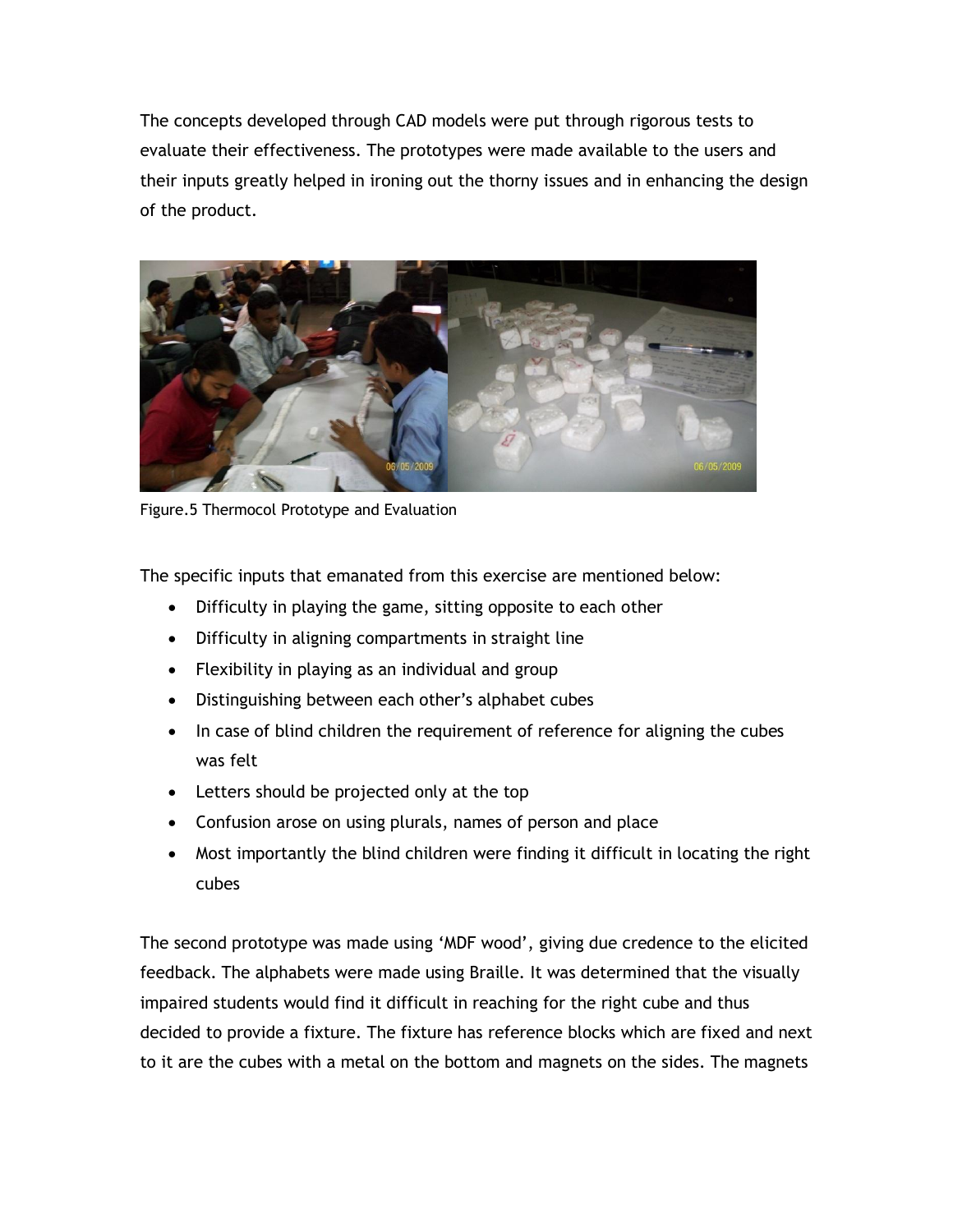are fixed in such a manner, so that no two magnets from two different cubes could attract, as they all are in the same poles which enables them to repel.



Figure.6 Prototype from MDF wood

The prototype was subjected to usability testing. The game was played with the blind school teachers and next the game was played by the visually challenged children.



Figure.7 Usability testing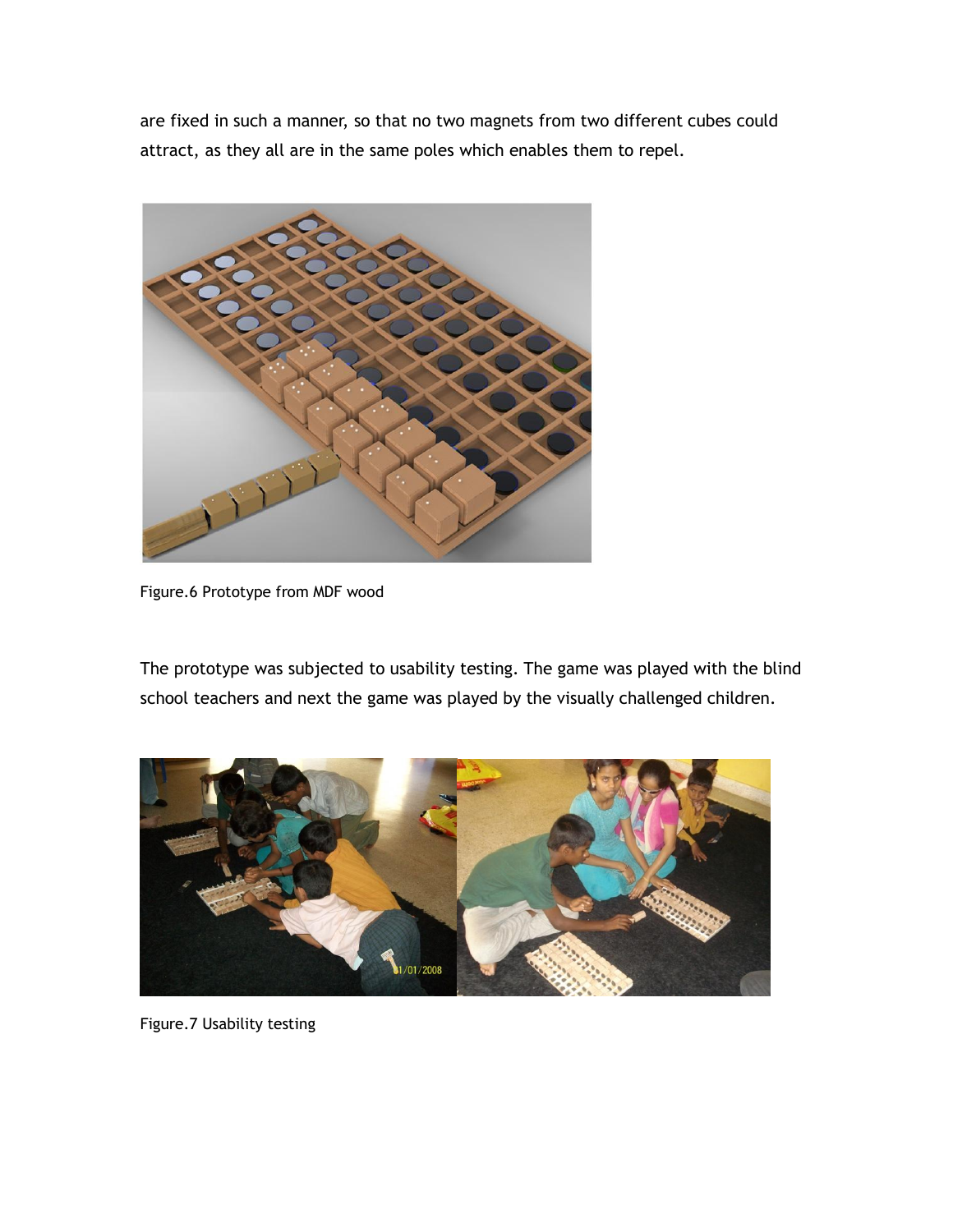Feedback from the blind school teachers:

- This game requires to think more new words and spelling, the game helps to improve their vocabulary as it triggers one to learn new words to win the game
- The toy is simple and the children love to play the game
- Referencing in vertical axis is comfortable for kids
- Weightless material can be considered for the cubes and wood or plastic texture is preferred

Following are the observations from the usability testing:

- The fixed reference blocks are similar to the cubes, so they are often confused to be cubes and the players tend to take it out from the board. So the reference blocks are to be different from the cubes
- The visually challenged children are familiar with English alphabets, other than Braille, English alphabets should be embossed on the cubes
- The size and proportion of the Braille dots were not taken into consideration. The Braille imprints should follow the standards in the final design
- There should be referencing for individual cubes, this would enable to orient the cubes in right direction
- On the fixture the magnets are projected out, in the final design the magnets should be merged with the board

The above points were taken into consideration and the new design was proposed. The prototype of the final design was made using acrylic, plastics and wood. Acrylic was used for the fixture, plastics were used to emboss the letters and the wood was used for the cube. Again these materials were chosen for the cost effectiveness and to reduce the prototyping time.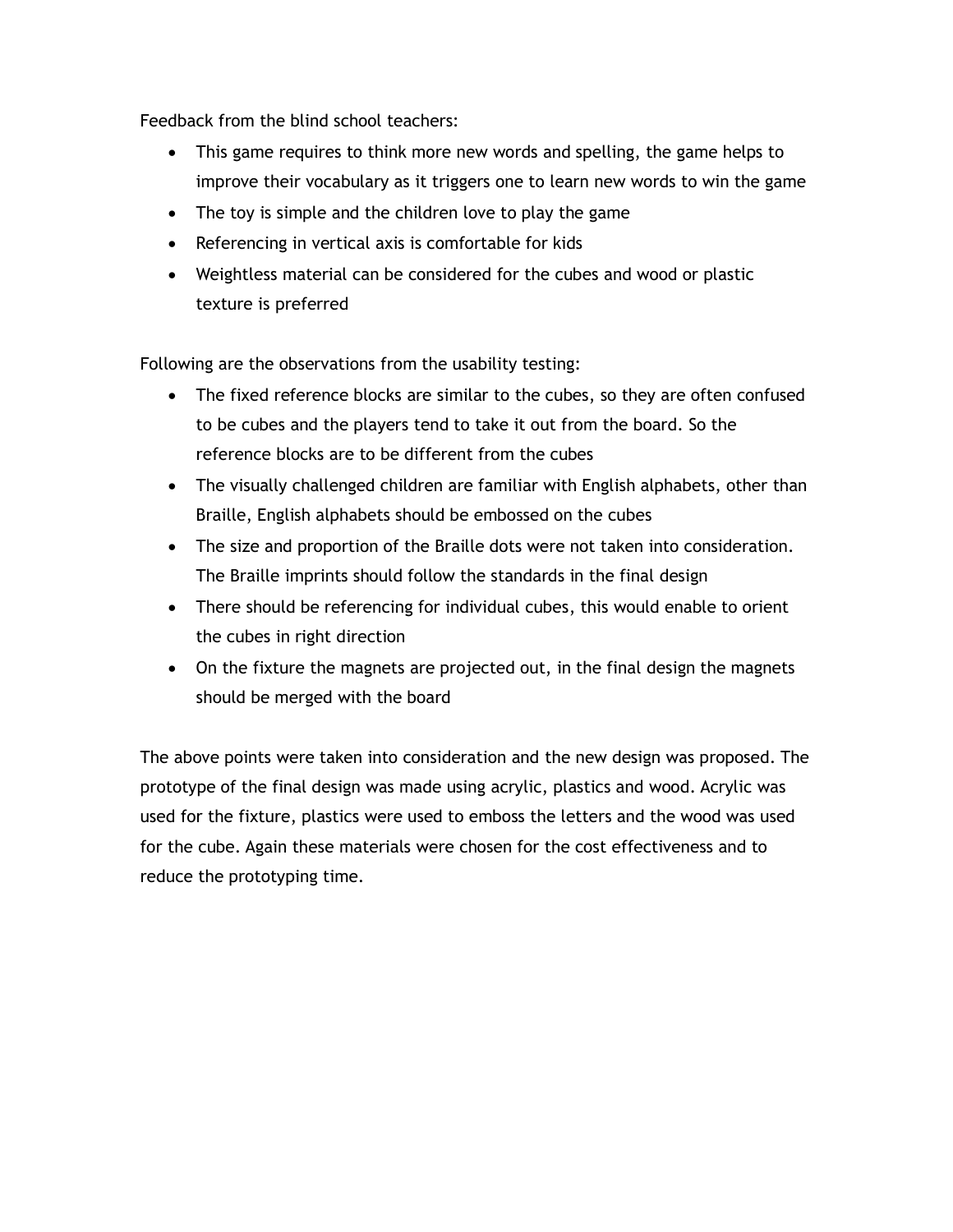

Figure 8 CAD model of the final design

The following are the corrections made in the final prototype:

- The size, pitch, and projection of Braille dots and alphabets are standardized
- Magnets were merged with the fixture base
- Reference blocks are shifted down and can be easily distinguished from the cubes
- Magnets fixed on the cubes will repel each other
- Clear and specific referencing was made for every block
- Adequate clearance was given for the slots for easy pick and placement
- Material type was determined for the final design considering the weight factor
- Player identification was given for easy understanding
- In the letter forming process a player can quit anytime and the letters kept will be taken by the other player
- When one child wins, the other child loses a few alphabets, and from there onwards he has to think of a word with the existing alphabets. This would spur him to win the game the next time, to balance the alphabets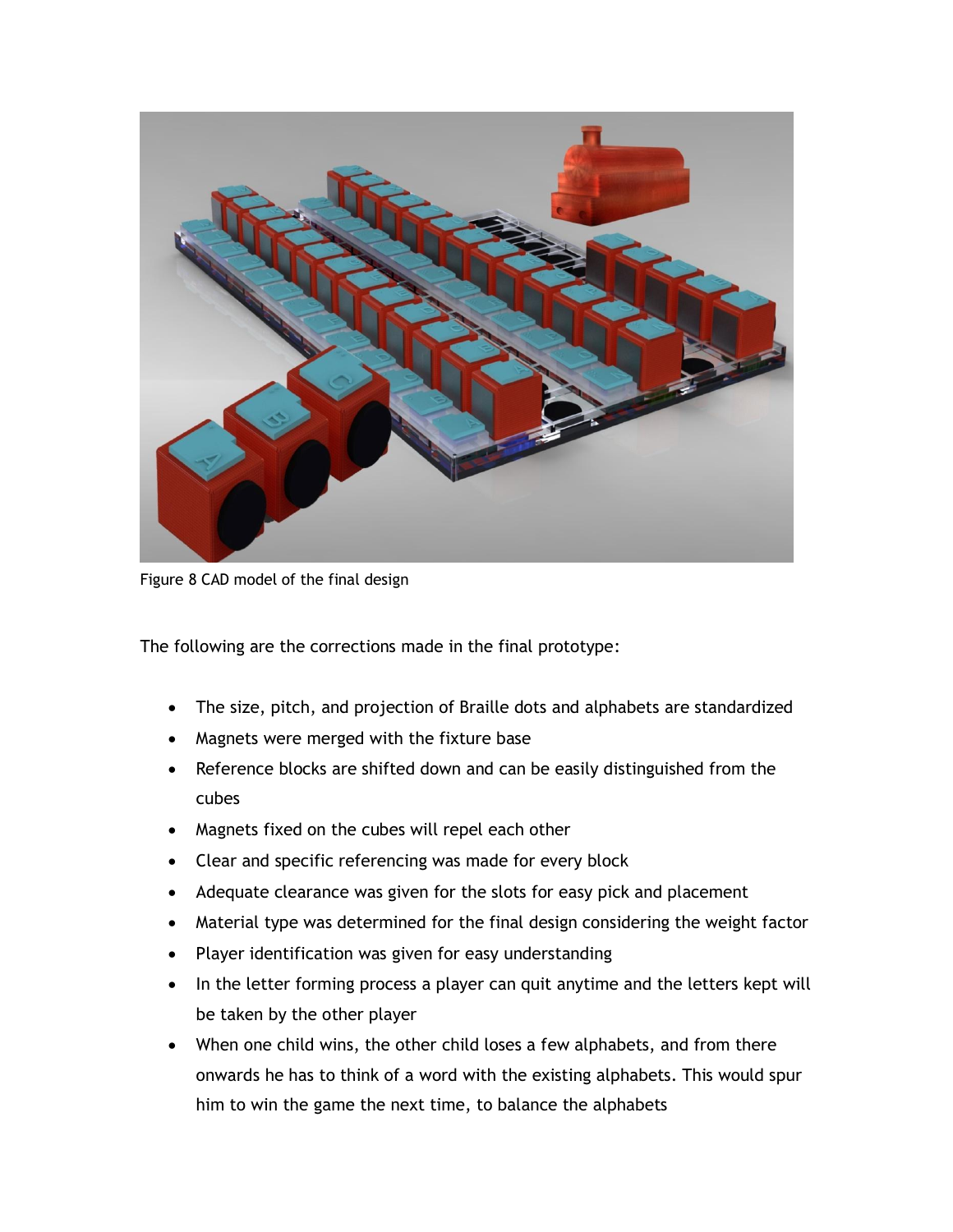- The process will continue till he/she loses all the dot/s or else he will have to accept his/her defeat, or the game can be played in terms of rounds
- One who wins the game wins the engine



Figure 9 Final Prototype

## **5. Validation and Conclusion**

The final prototypes of toys were deployed and tested in the blind school. The visually challenged children used the toy and found the game to be interesting.



Figure 10 Visually Impaired children playing with the toy